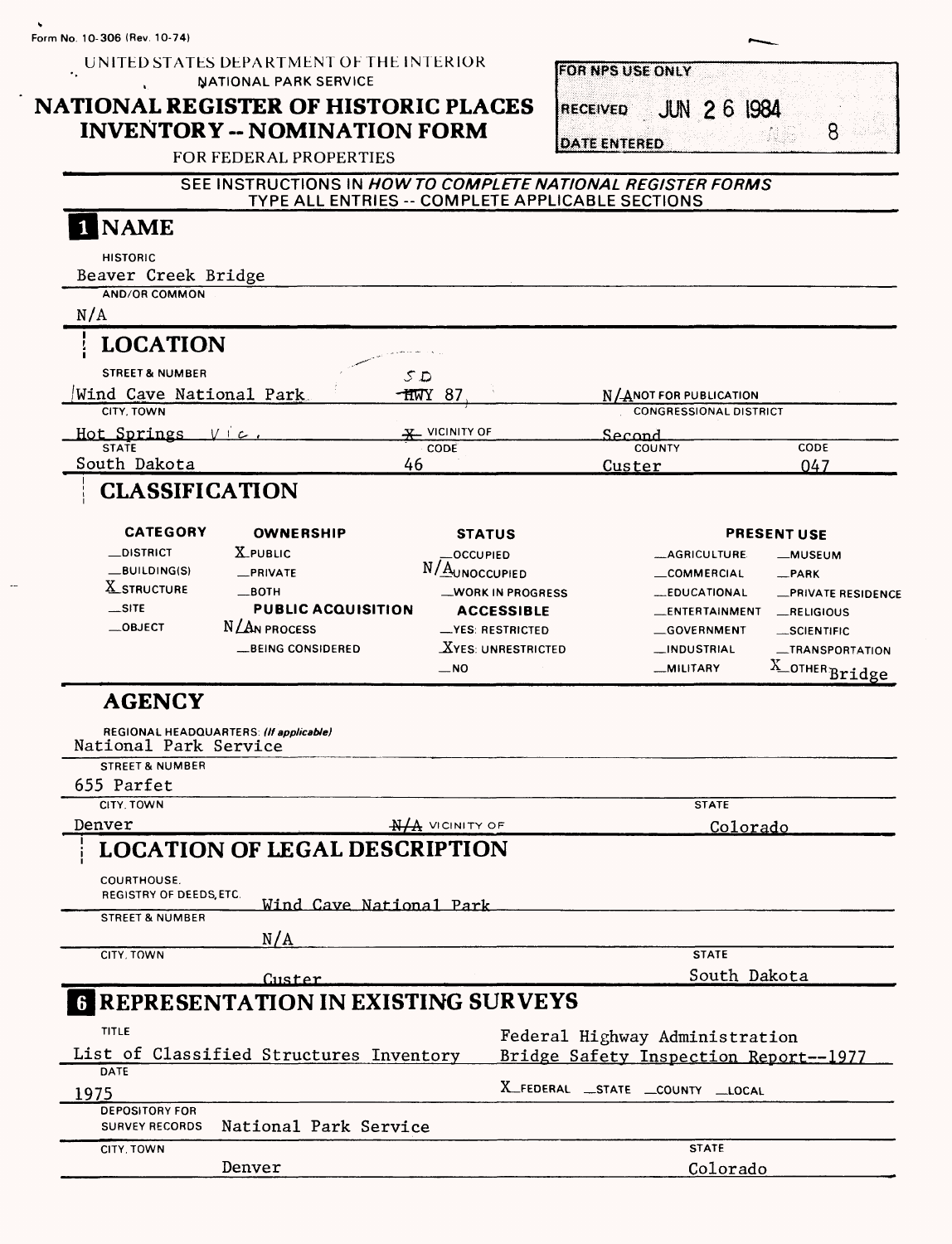

| <b>CONDITION</b> |                   | <b>CHECK ONE</b> | <b>CHECK ONE</b>   |      |  |
|------------------|-------------------|------------------|--------------------|------|--|
| $\_$ EXCELLENT   | _DETERIORATED     | X__UNALTERED     | X __ ORIGINAL SITE |      |  |
| $X_{-}$ GOOD     | $\_$ RUINS        | _ALTERED         | __MOVED            | DATE |  |
| $-$ FAIR         | <b>LUNEXPOSED</b> |                  |                    |      |  |

DESCRIBETHE PRESENT AND ORIGINAL (IF KNOWN) PHYSICAL APPEARANCE

The Beaver Creek Bridge is on Route 87 which winds through Wind Cave National Park. The bridge spans Beaver Creek which is north of the administrative headquars ters area.

A steel reinforced concrete bridge, the Beaver Creek Bridge is comprised; of two parallel arches which carry the 20 support struts of the deck. The arches end in two main piers, which rest on the rock walls of the ravine. The deck itself curves in a gentle  $S$ .

The arch spans 120 feet and rises 115 feet above the ravine floor. The north end of the bridge has a 20-foot approach which curves  $60^{\circ}$  to the northwest. A  $40^{\circ}$  curve connects the 23-foot southern approach. The square struts, which rest on the arch, end in four arched supports. The north and south supports form an arched spandrel, while the east and west supports protrude slightly beyond the edge of the deck. A handrail or quardrail runs along the edge of the deck. The rail and deck are, in part, cantilevered out from the main support piers.

The 1977 Bridge Safety Inspection Report considers the conditions of the bridge to be good.

The boundary for the bridge includes only the northern 20-foot approach, the  $120\times$ foot long bridge and the 23. foot southern approach. The adjoining road, Route 87, is not considered part of the engineering significance.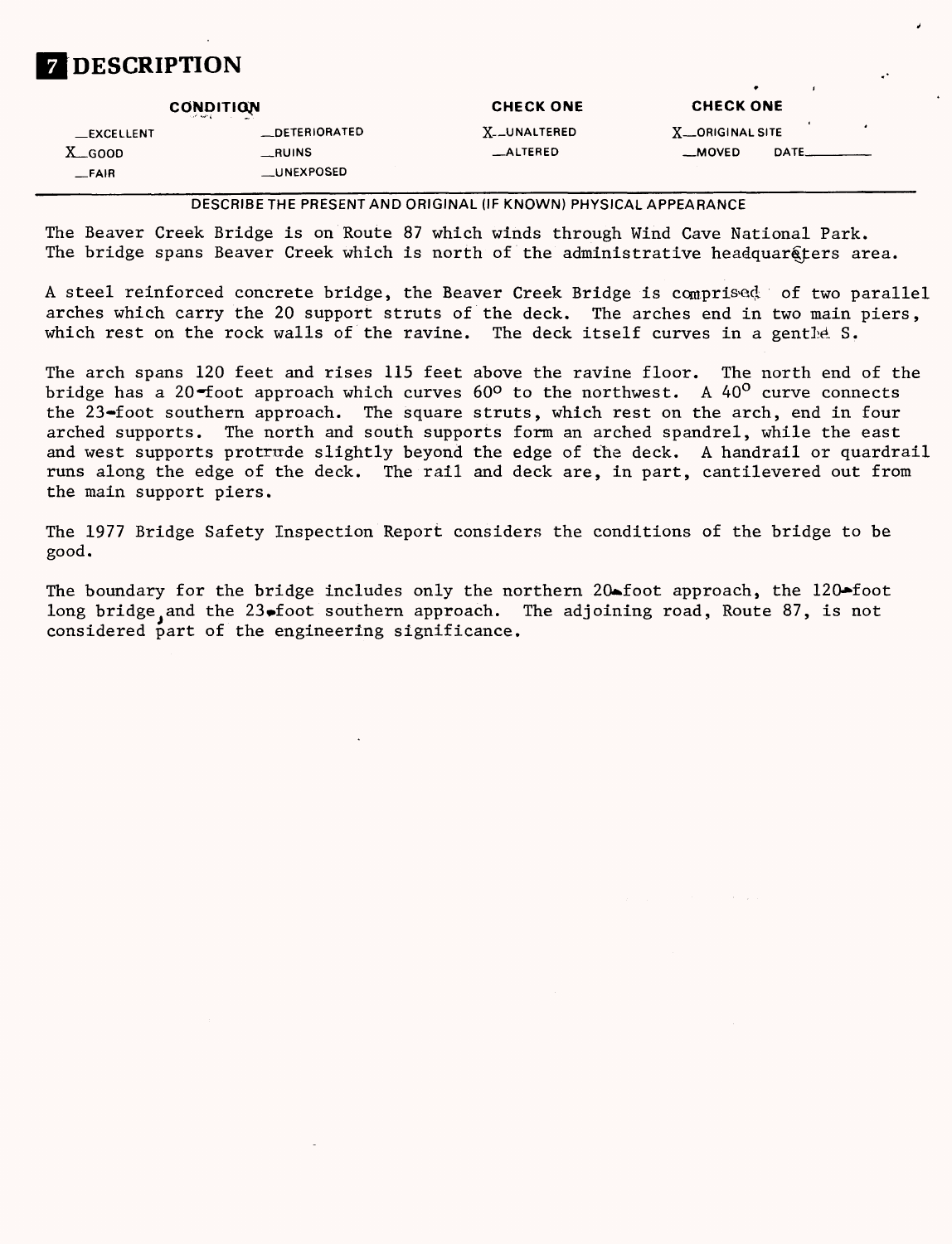

#### **STATEMENT OF SIGNIFICANCE**

**SIGNIFICANCE**

Beaver Creek Bridge is the largest and most complex reinforced concrete bridge of its size in the state. There were no concrete bridges of this design, size, and complexity until the 1960s in South Dakota. Among the recorded bridges it is unique, and is, therefore, highly significant as an engineering site at the state level under Criteria C.

**\_\_\_\_\_\_\_\_\_\_\_\_\_\_\_\_\_J-A. T.inrlpr\_\_\_\_\_\_\_\_**

Concrete arch bridge construction was developed around 1900. Masonry arch bridges had had a long history, but improvements in concrete technology led to this significant development. In South Dakota concrete was used in bridge construction from c 1900 on. Two large cement plants in the state, including the Western Portland Cement Company, founded in 1891, produced most of the cement. The earliest use in bridge building was as a foundations, footings, and pilings for the metal truss spans, which were used extensively between 1905 and 1920. The truss bridges were used to span large expanses such as the Missouri River and shorter spaces such as secondary roads over the James River, In the 1930s concrete was used for small bridges all across the state. Small arch, bowstring, and cast post- and-lintel type bridges were built with Federal assistance. Most were built on secondary roads, spanning creek ditches and shallow ravines. Freeway construction in the 1960s expanded concrete bridge technology into large, complex structures.

Construction engineer, Morris E. Adelstein, faced a difficult site and found an elegant solution. The bridge not only spans a deep, rugged ravine, but curves in a "S" shape to connect with the road on either side. Adelstein's bridge was in keeping with the Park Service's philosophy of complimentary and unobstrusive design. A civil engineer who worked with the Northwest Engineering Company in nearby Rapid City, Adelstein was one of the earliest registered engineers and land surveyors in South Dakota.

The bridge has two metal plaques enscribed with the following "Beaver Creek Bridge; 1929. Commissions; Governor W.J. Bulow, Chairman, J.B. Johnson, V.J. Clarke , J.T. Bates; J.H. Lake, Dist. Engr., J.H. Hamilton, Bridge Engr. J.M. Brown, Highway Engr.; Built by Northwestern Engineering Co., Rapid City, South Dakota, Morris E. Adelstein, Const. Engr., J.A. Linder, Supt. of Const.; W.L. Gulliams, D.V. Rusk, Inspectors."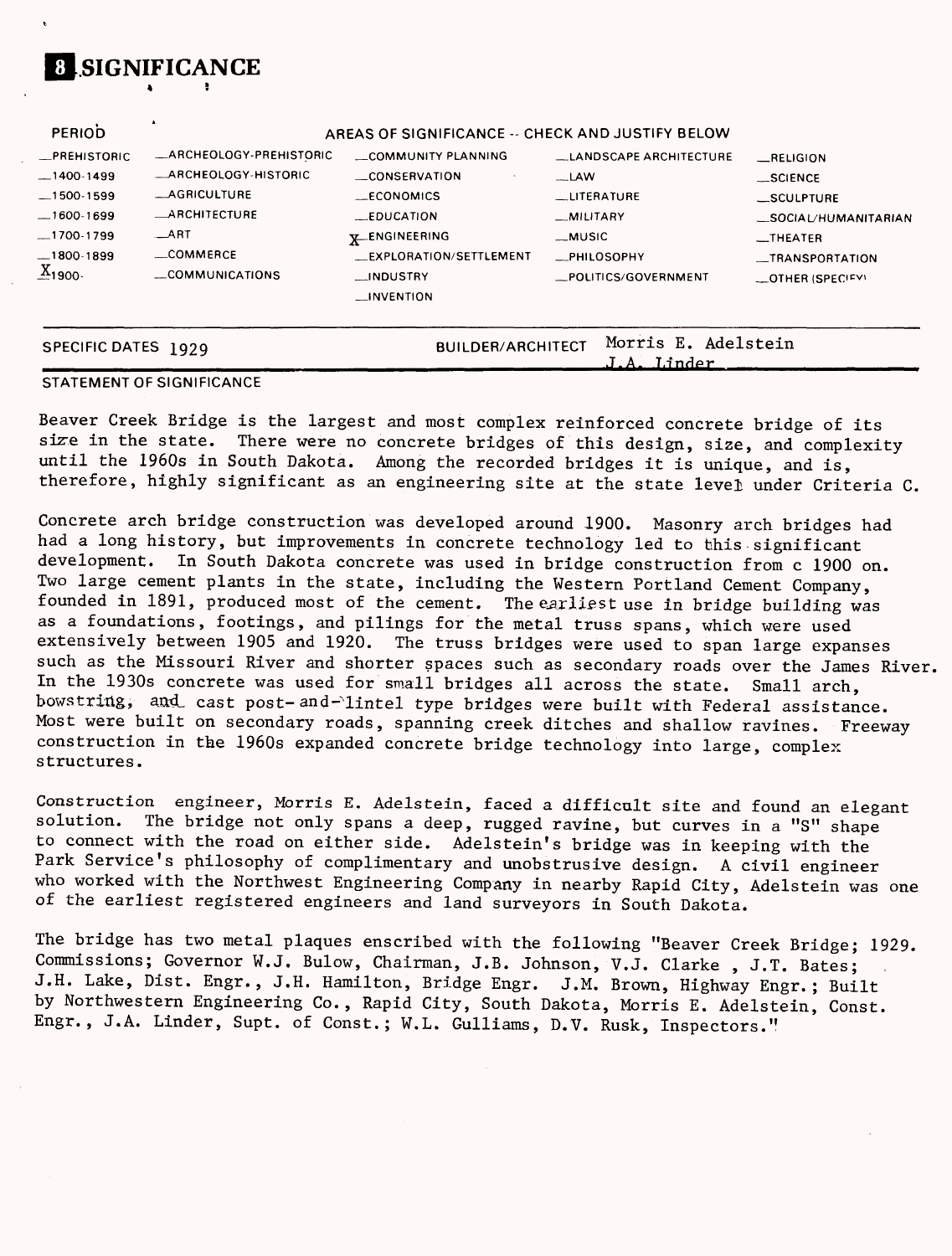# **S MAJOR BIBLIOGRAPHICAL REFERENCES**

"Bridge Safety Inspection Report," Federal Highway Inventory Report," 1977.

Olivieri, Lance J. "Classified Structures Field Inventory Report," 1975, updated 1975 1981.

# **IDGEOGRAPHICAL DATA**

ACREAGE OF NOMINATED PROPERTY **less than one acre UTM REFERENCES**

|                                                             | ינו |                               |        |
|-------------------------------------------------------------|-----|-------------------------------|--------|
| ZONE<br><b>FASTI</b>                                        | N 6 | <b>EASTING</b><br><b>ZONE</b> | N<br>. |
| ⌒                                                           |     |                               |        |
| $1.7 - 0.1$ $0.011$ $0.001$ $0.001$ $0.001$ $0.001$ $0.001$ |     |                               |        |

**VERBAL BOUNDARY DESCRIPTION**

The bridge structure and the northern and southern approaches form the boundary. The boundary begins at the 20-foot approach on the north end, includes the 120-foot bridge, and ends 23 feet further south at the beginning of the southern approach.

|                                                                                                                                                   |             |                      | LIST ALL STATES AND COUNTIES FOR PROPERTIES OVERLAPPING STATE OR COUNTY BOUNDARIES                                            |
|---------------------------------------------------------------------------------------------------------------------------------------------------|-------------|----------------------|-------------------------------------------------------------------------------------------------------------------------------|
| <b>STATE</b><br>N/A                                                                                                                               | CODE<br>N/A | <b>COUNTY</b><br>N/A | CODE<br>N/A                                                                                                                   |
| <b>STATE</b>                                                                                                                                      | <b>CODE</b> | <b>COUNTY</b>        | <b>CODE</b>                                                                                                                   |
| N/A                                                                                                                                               | N/A         | N/A                  | N/A                                                                                                                           |
| <b>IT FORM PREPARED BY</b>                                                                                                                        |             |                      |                                                                                                                               |
| NAME / TITLE                                                                                                                                      |             |                      |                                                                                                                               |
| Carolyn Torma                                                                                                                                     |             |                      |                                                                                                                               |
| <b>ORGANIZATION</b>                                                                                                                               |             |                      | DATE                                                                                                                          |
| Historical Preservation Center                                                                                                                    |             |                      | June 23, 1982                                                                                                                 |
|                                                                                                                                                   |             |                      | <b>TELEPHONE</b>                                                                                                              |
| University of South Dakota                                                                                                                        |             |                      | $(605)$ 677-5314                                                                                                              |
| <b>CITY OR TOWN</b>                                                                                                                               |             |                      | <b>STATE</b>                                                                                                                  |
| Vermillion                                                                                                                                        |             |                      | South Dakota                                                                                                                  |
|                                                                                                                                                   | YFS         | NO DI<br><b>NONE</b> |                                                                                                                               |
|                                                                                                                                                   |             |                      | STATE MISTORIC PRESERVATION OFFICER SIGNATURE                                                                                 |
|                                                                                                                                                   |             |                      | In compliance with Executive Order 11593, I hereby nominate this property to the National Register, certifying that the State |
| evaluate its significance. The evaluated level of significance is ____National ____State ___Local.<br>FEDERAL REPRESENTATIVE SIGNATURE COULDN CV3 |             |                      | Historic Preservation Officer has been allowed 90 days in which to present the nomination to the State Review Board and to    |
| TITLE                                                                                                                                             |             |                      | <b>DATE</b>                                                                                                                   |
| <b>FOR NPS USE ONLY</b><br>I HEREBY CERTIFY THAT THIS PROPERTY IS INCLUDED IN THE NATIONAL REGISTER<br>$G_{1}$ voven $\wedge$                     |             |                      | DATE                                                                                                                          |
| DIRECTOR, OFFICE OF ARCHEOLOGY AND HISTORIC PRESERVATION<br><b>ATTEST:</b>                                                                        |             |                      | DATE                                                                                                                          |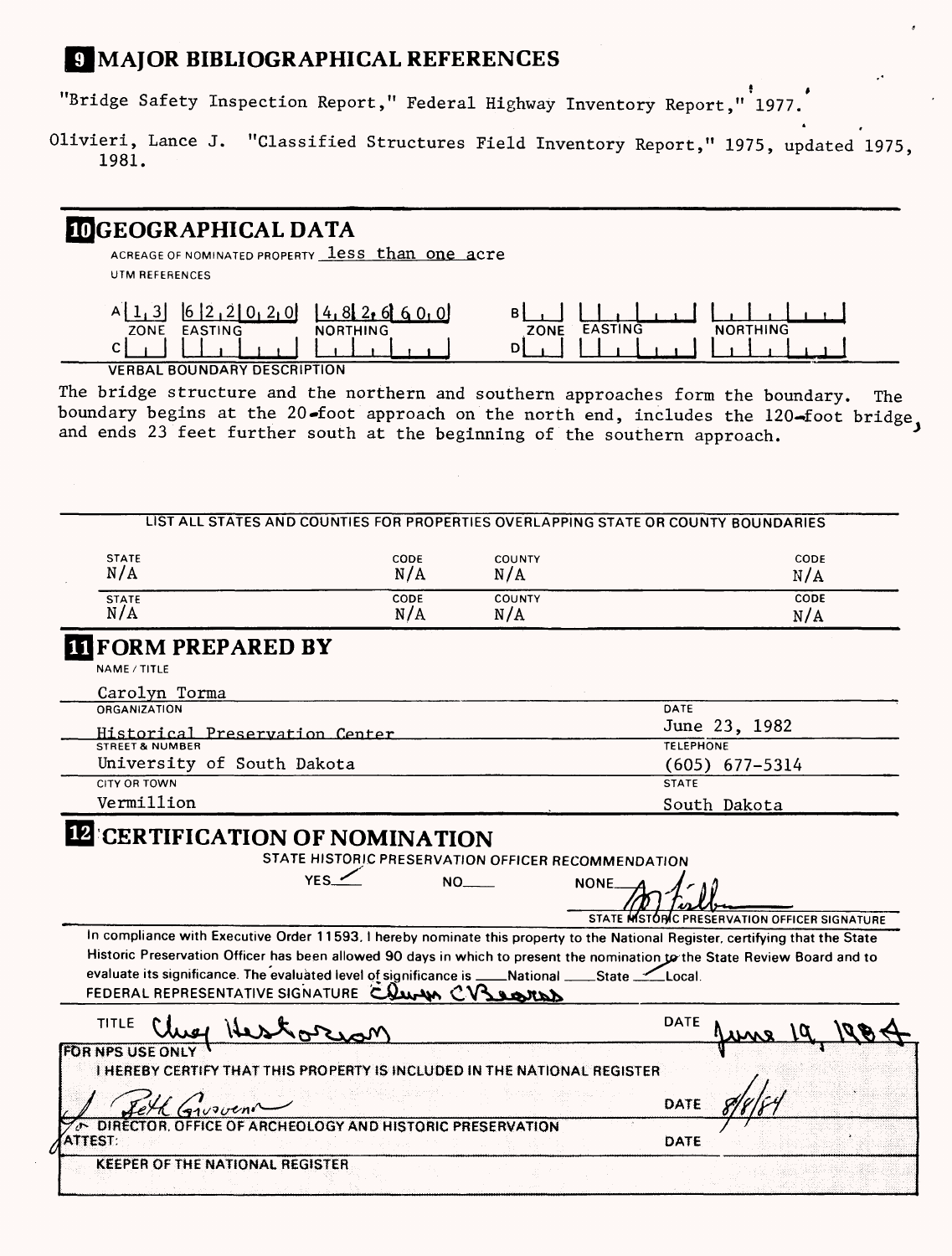| NPS Form 10-900<br>$(Rev. 10-90)$                                                                                                                                                                                                                                                                                                                                                                                                                                                                                                                                                                                                                                                                                           | RECEIVED 4122 loss                                                    |
|-----------------------------------------------------------------------------------------------------------------------------------------------------------------------------------------------------------------------------------------------------------------------------------------------------------------------------------------------------------------------------------------------------------------------------------------------------------------------------------------------------------------------------------------------------------------------------------------------------------------------------------------------------------------------------------------------------------------------------|-----------------------------------------------------------------------|
| United States Department of the Interior<br>National Park Service                                                                                                                                                                                                                                                                                                                                                                                                                                                                                                                                                                                                                                                           | FEB 2 3 1995                                                          |
| NATIONAL REGISTER OF HISTORIC PLACES<br>REGISTRATION FORM                                                                                                                                                                                                                                                                                                                                                                                                                                                                                                                                                                                                                                                                   | <b>INTERAGENCY RESOURCES DIVISION</b><br><b>NATIONAL PARK SERVICE</b> |
| 1. Name of Property                                                                                                                                                                                                                                                                                                                                                                                                                                                                                                                                                                                                                                                                                                         |                                                                       |
| =====================<br>historic name Beaver Creek Bridge                                                                                                                                                                                                                                                                                                                                                                                                                                                                                                                                                                                                                                                                  |                                                                       |
| other names/site number HS-99                                                                                                                                                                                                                                                                                                                                                                                                                                                                                                                                                                                                                                                                                               |                                                                       |
| ----------------<br>2. Location<br>=========================                                                                                                                                                                                                                                                                                                                                                                                                                                                                                                                                                                                                                                                                |                                                                       |
| Hwy 385<br>not for publication<br>city or town Hot Springs vicinity X<br>state South Dakota code SD county Custer code 033 zip code 57747-9430<br>==============<br>==================<br>3. State/Federal Agency Certification                                                                                                                                                                                                                                                                                                                                                                                                                                                                                             |                                                                       |
| As the designated authority under the National Historic Preservation Act of 1986,<br>as amended, I hereby certify that this X nomination (amendment)<br>for determination of eligibility meets the documentation standards for registering<br>properties in the National Register of Historic Places and meets the procedural<br>and professional requirements set forth in 36 CFR Part 60. In my opinion, the<br>property X meets does not meet the National Register Criteria. I recommend<br>that this property be considered significant ___ nationally _X_ statewide loca $\mu$ y. ( ___ See contimulation sheet for additional comments.)<br>au Mallont (certifying official) 2/21/95<br><u>National Park Service</u> | request                                                               |
| Federal agency                                                                                                                                                                                                                                                                                                                                                                                                                                                                                                                                                                                                                                                                                                              |                                                                       |
| In my opinion, the property $\frac{1}{\sqrt{2}}$ meets $\frac{1}{\sqrt{2}}$ does not meet the National Register<br>$c$ riteria. $\diagup$ see continuation sheet for additional comments.)<br>Signature of commenting official                                                                                                                                                                                                                                                                                                                                                                                                                                                                                              | $-\frac{1-d\theta - 95}{\text{Date}}$                                 |
| <u>South Dakota State Historic Preservation Office</u><br>State agency                                                                                                                                                                                                                                                                                                                                                                                                                                                                                                                                                                                                                                                      |                                                                       |

State agency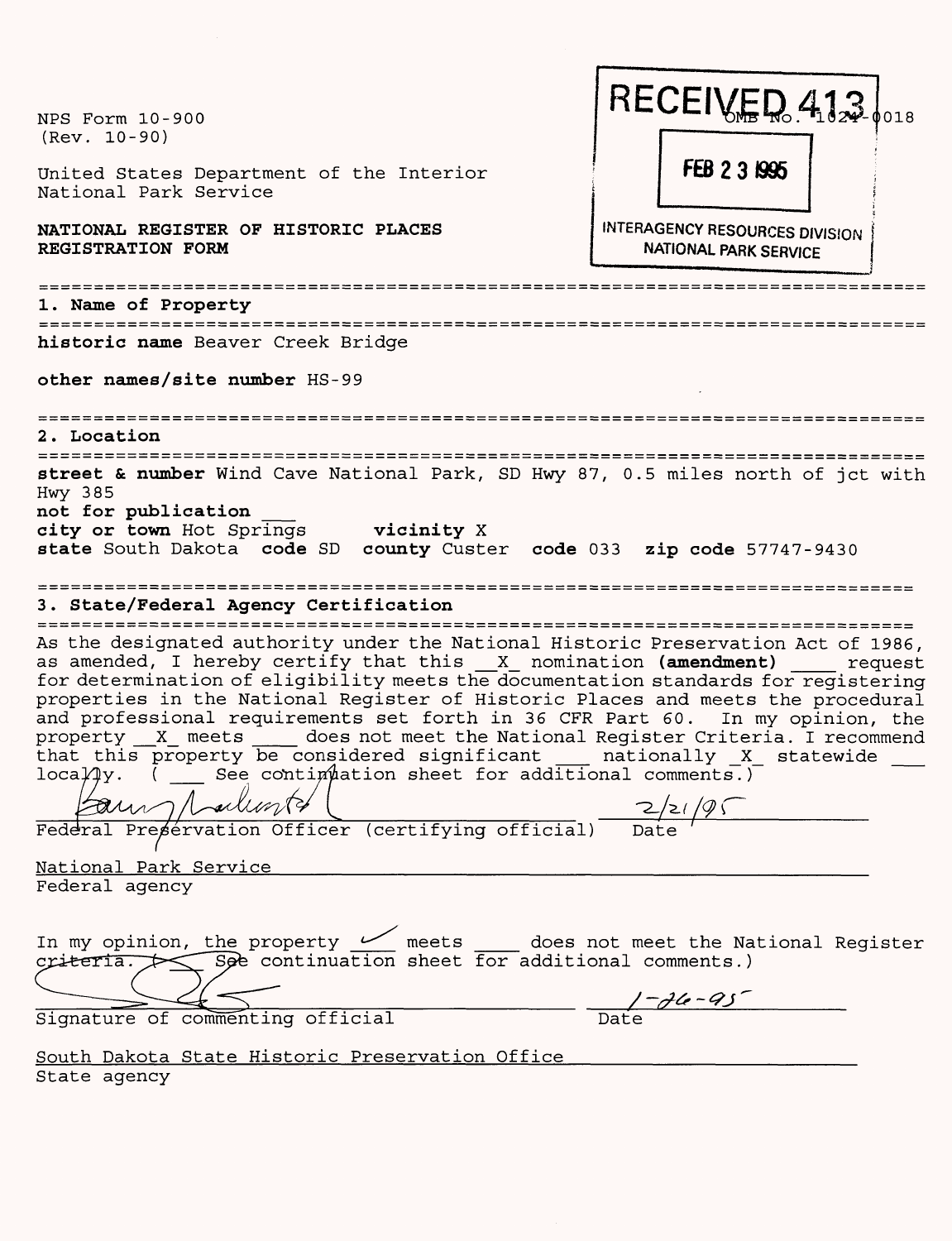**Beaver Creek Bridge, Wind Cave National Park, Custer County, SD 4. National Park Service Certification** I, hereby certify that this property is: \_\_\_ entered in the National Register \_\_\_\_\_\_\_\_\_\_\_\_\_\_\_\_\_\_\_ See continuation sheet. determined eligible for the National Register See continuation sheet. \_\_\_ determined not eligible for the \_\_\_\_\_\_\_\_\_\_\_\_\_\_\_\_\_\_\_ National Register \_\_\_ removed from the National Register \_\_\_\_\_\_\_\_\_\_\_\_\_\_\_\_\_\_\_ other (explain): Alditional Signature of *Keepey* Date of Action **5. Classification Ownership of Property** \_\_ private \_\_ public-local \_\_\_ public-State X public-Federal **Category of Property** \_\_ building(s)  $\equiv$  district  $\equiv$  site X structure \_\_ object **Number of Resources within Property** Contributing Noncontributing \_\_\_\_\_\_ buildings \_\_\_\_ \_\_\_\_ sites 1 \_\_\_\_\_\_\_ structures \_\_\_\_ \_\_\_\_ objects  $\frac{1}{1}$  Total **Number of contributing resources previously listed in the National Register 1**

**Name of related multiple property listing** Wind Cave National Park Multiple Property Submission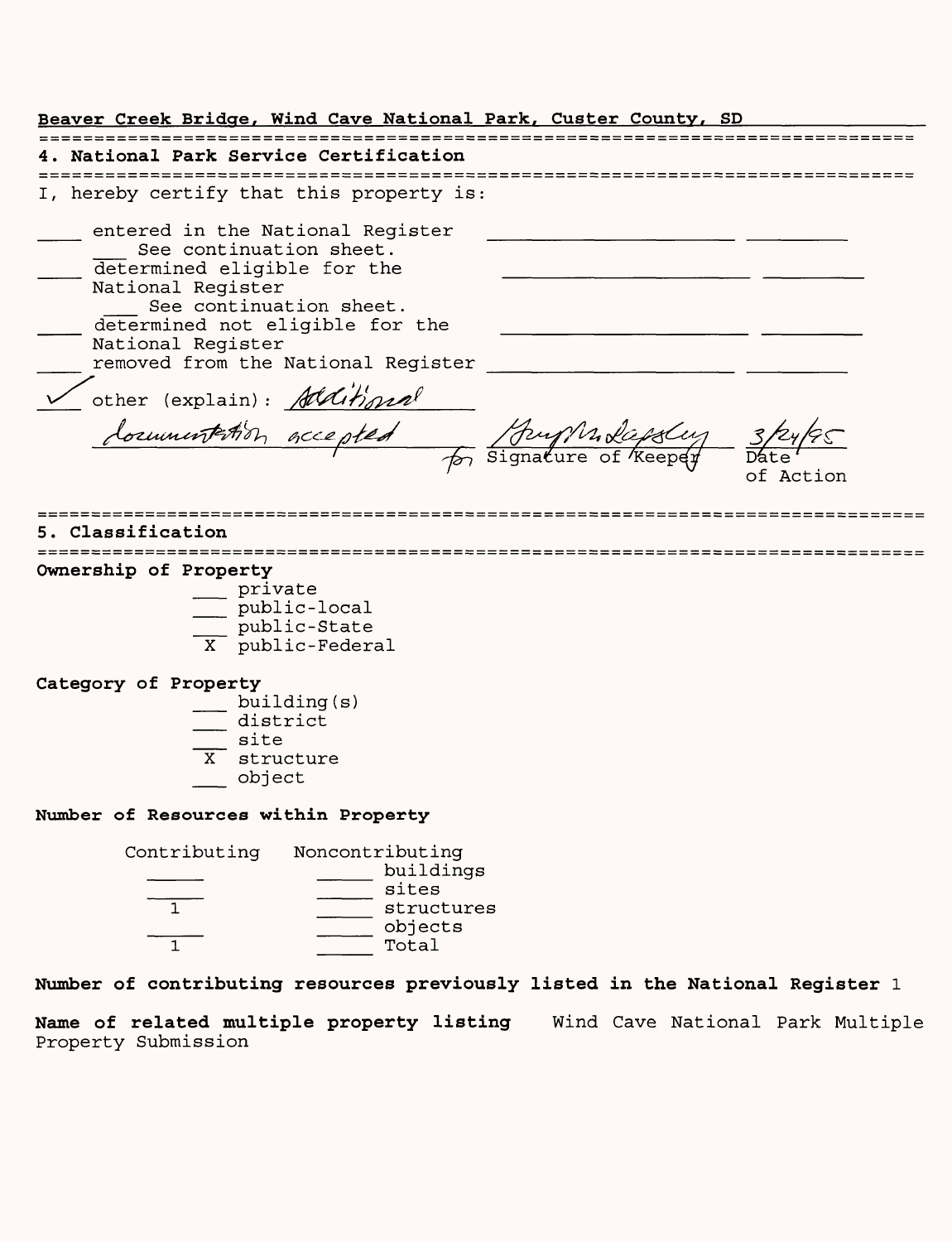# **Beaver Creek Bridge, Wind Cave National Park, Custer County, SD**

#### 

**6. Function or Use**

# **Historic Functions**

Cat: TRANSPORTATION/road-related Sub: Bridge

#### **Current Functions**

Cat: TRANSPORTATION/road-related Sub: Bridge

#### **7. Description**

Architectural Classification:

Other: open spandrel concrete arch bridge

### Materials

foundation: CONCRETE roof: N/A walls: N/A other: ASPHALT

# **Narrative Description**

(See continuation sheet)

**8. Statement of Significance Applicable National Register Criteria**

- X A Property is associated with events that have made a significant contribution to the broad patterns of our history.
- B Property is associated with the lives of persons significant in our past.
- X C Property embodies the distinctive characteristics of a type, period, or method of construction or represents the work of a master, or possesses high artistic values, or represents a significant and distinguishable entity whose components lack individual distinction.
- \_\_\_ D Property has yielded, or is likely to yield information important in prehistory or history.

# **Criteria Considerations**

- $\frac{1}{2}$  A owned by a religious institution or used for religious purposes.<br> $\frac{1}{2}$  B removed from its original location.
	- B removed from its original location.<br>
	C a birthplace or a grave.
	- a birthplace or a grave.<br>a cemetery.
- $\begin{tabular}{|c|c|c|c|} \hline \quad & D & D \\ \hline \quad & E & E \\ \hline \quad & F & F \\ \hline \end{tabular}$ 
	- a reconstructed building, object, or structure.
	-
	- F a commemorative property.<br>G less than 50 years of age o less than 50 years of age or achieved significance within the past 50 years.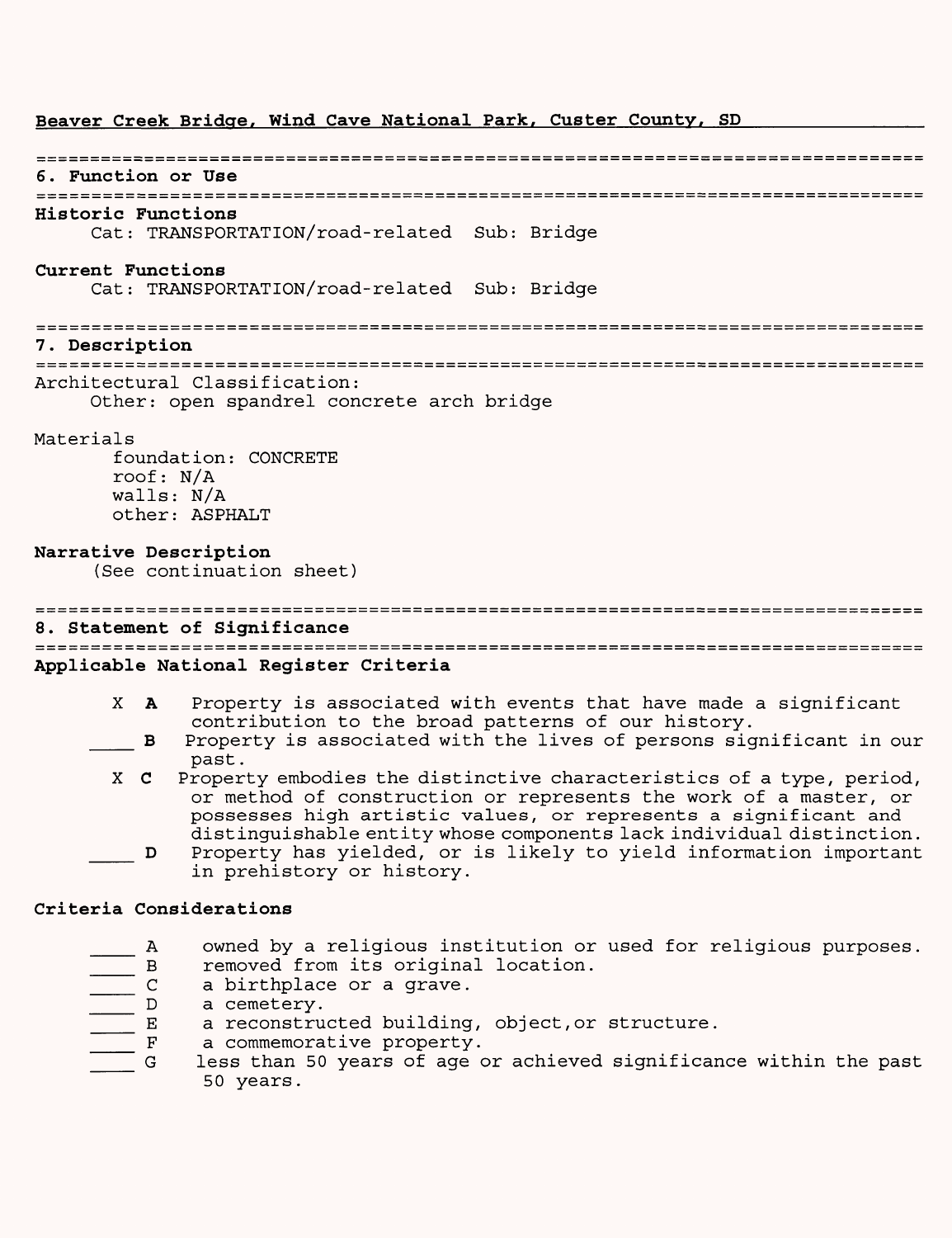#### **Beaver Creek Bridge, Wind Cave National Park, Custer County, SD\_\_\_\_\_\_\_\_\_\_\_\_\_\_**

**Areas of Significance:** ENGINEERING; POLITICS/GOVERNMENT; TRANSPORTATION

**Period of Significance:** 1929-1945

**Significant Dates:** 1929

**Significant Person: N/A** 

**Cultural Affiliation: N/A**

**Architect/Builder:** J. Harper Hamilton (engineer)/South Dakota State Highway Commission

## **Narrative Statement of Significance**

(See continuation sheet)

#### **9. Major Bibliographical References**

Hamilton, J. Harper 1930a "The Beaver Creek Bridge." South Dakota Highway Magazine (Jan.)  $5(1):4-5$ . 1930b "The Beaver Creek Bridge." The Black Hills Engineer 18(1):136-141.

### National Archives Master Plans with Narratives. Architectural and Cartographic Branch, RG 79.

# National Park Service Original plans, specifications and correspondence maintained by the National Park Service Technical Information Center, Denver.

Wind Cave National Park Property Files, generated in 1946 and updated periodically, Wind Cave National Park and Denver.

# Olivieri, Lance J. Field Inventory. 1975.

1975 "Wind Cave National Park Field Inventory." Denver: National Park Service.

#### Torma, Carolyn

1982 "Wind Cave National Register of Historic Places Nomination Form." Denver: National Park Service.

Traeger, Jennifer and Wayne Rosby

1990 "Historic Bridges in South Dakota, National Register of Historic Places Multiple Property Listing." Denver: National Park Service.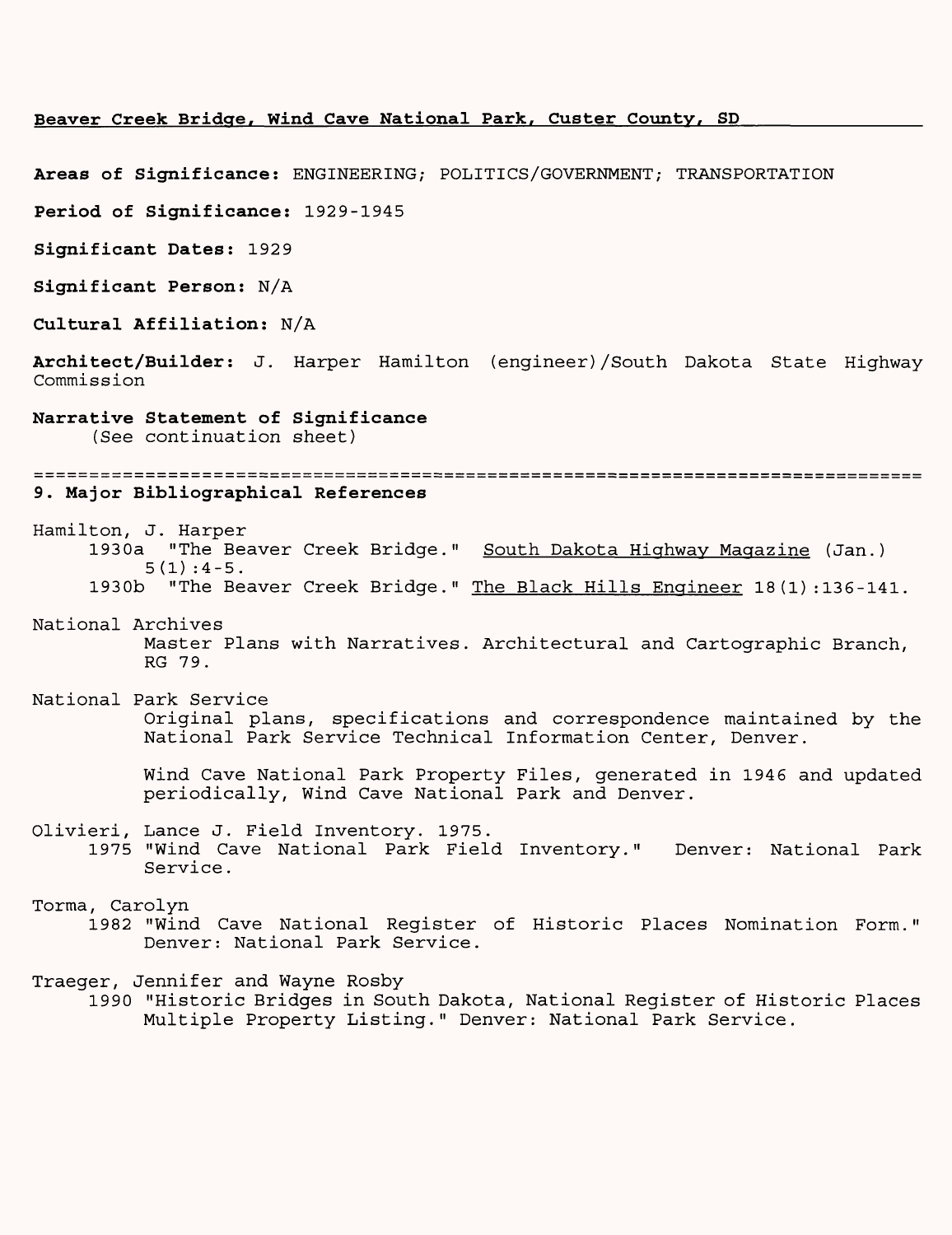#### **Beaver Creek Bridge, Wind Cave National Park, Custer County, SD**

| Previous documentation on file (NPS)<br>preliminary determination of individual listing (36 CFR 67) has been                                                                                                                                                                                                                                   |
|------------------------------------------------------------------------------------------------------------------------------------------------------------------------------------------------------------------------------------------------------------------------------------------------------------------------------------------------|
| requested.<br>X previously listed in the National Register (8/8/84)<br>previously determined eligible by the National Register<br>previously determined eligible by the National Register<br>designated a National Historic Landmark<br>recorded by Historic American Buildings Survey #<br>recorded by Historic American Engineering Record # |
| Primary Location of Additional Data<br>State Historic Preservation Office<br>Other State agency<br>$\overline{X}$ Federal agency<br>Local government<br>University<br>$\overline{\phantom{a}}$ other<br>Name of repository: National Park Service, Rocky Mountain Region, Denver, CO                                                           |
| 10. Geographical Data<br>============<br>Acreage of Property less than 1 acre                                                                                                                                                                                                                                                                  |
| UTM References                                                                                                                                                                                                                                                                                                                                 |

| Zone | Easting | Northing |
|------|---------|----------|
| 13   | 622010  | 4826580  |

**Township, Range, Section:** T5S R5E, Sec 26

**Verbal Boundary Description:** The bridge structure and the northern and southern approaches from the boundary. The boundary begins at the 20 foot approach on the north end, includes the 120 foot bridge and end 23 feet further south at the beginning of the southern approach.

**Boundary Justification:** Because the bridge is located on a public road, there are no legal boundary lines for the ends of the bridge. Therefore, these boundaries are drawn to encompass only the superstructure and substructure of the bridge itself. The adjoining road, Route 87, is not considered part of the engineering significance.

**11. Form Prepared By name/title** Ken Karsmizki **organization** Western History Research **date** 2/1994 **street & number** 409 West Harrison **telephone** 406-587-2478 **city** Bozeman **state** MT **zip code** 59715 **Property Owner** name Wind Cave National Park **street & number** RR1, Box 190-WCNP **telephone** 605-745-4600 **city or town** Hot Springs **state** SD **zip code** 57747-9430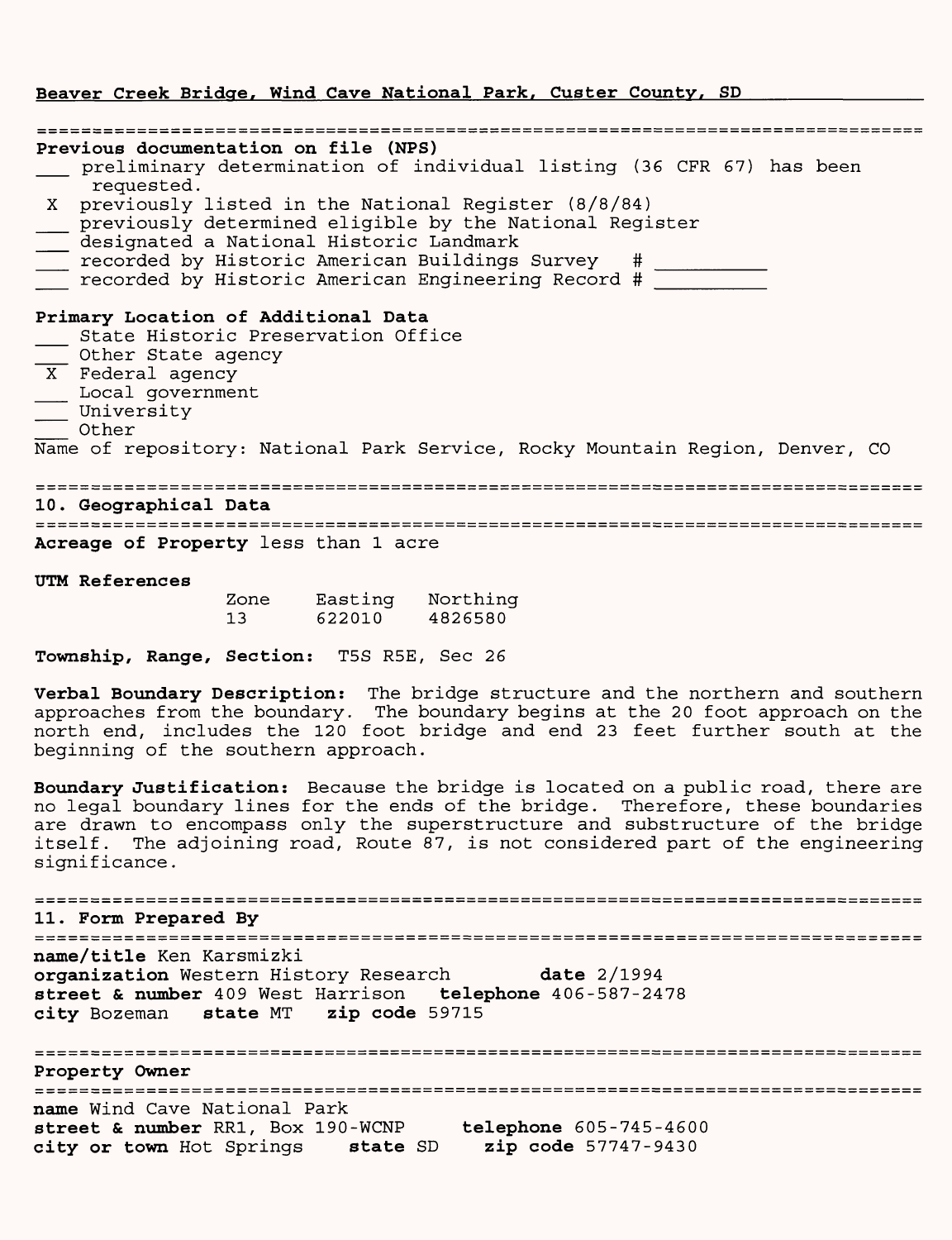NFS Form 10-900 (Rev. 10-90)

United States Department of the Interior National Park Service

**NATIONAL REGISTER OF HISTORIC PLACES CONTINUATION SHEET**

**Section number 7 Page 1**

# **Beaver Creek Bridge, Wind Cave National Park, Custer County, SD**

#### **Narrative Description**

#### **Summary:**

Built in 1929, the Beaver Creek Bridge is located on SD Highway 87 approximately a half mile from the junction of US Highway 385 and SD Highway 87. The bridge spans Beaver Creek Canyon, and the deck of the bridge is roughly 115 feet above the canyon floor.

#### **Setting:**

This bridge is a 225' linear feature which runs approximately north-south. The structure spans the Beaver Creek canyon the floor of which is roughly 115 feet below the bridge deck. Beaver Creek canyon is a wooded ravine with a small stream, Beaver Creek, meandering through the bottom. The canyon, or ravine, has steep sides with numerous rock outcroppings. A heavy stand of ponderosa pine is found on the upper margins of the canyon with boxelder, cottonwood, elm and other deciduous trees found in the canyon bottom. The highway is a sinuous two lane paved thoroughfare.

#### **Description:**

The open spandrel deck arch bridge has one main span with a steel stringer approach span at each end. The 120 foot main span sits on concrete piers. In addition to the main span there are two steel stringer approach spans, with outer concrete girders, at each end. The approach spans sit on the main span's pier, a concrete pier, and a solid abutment with curved wing walls. The single arch span of this bridge is a two-ribbed open spandrel arch. The ribs are connected with concrete bridging. The arches spring from the bottom of massive concrete piers. Ten concrete columns rest on each rib and support the concrete floor<br>beams. Between the floor beams are longitudinal concrete stringers. The beams Between the floor beams are longitudinal concrete stringers. The beams are cantilevered to carry the concrete deck and balustrade. The beams and stringers turn down at the columns to form decorative, ribbed column capitals. The approach spans are similar in configuration but the distance between the piers and abutment is greater than between the columns and main span. The approach spans have steel I-beam stringers which are supported by the concrete floor beams. The approach spans of both ends of the bridge curve; the south span curves to the right, and the north span curves to the left. The railing is a concrete balustrade with a panel between each vertical support (Traeger and Rosby 1990:6).

The road surface is 20 feet wide, the north end uses "two twenty-foot long approach spans on a sixty-degree curve to the right while the south end reaches to land by means of three twenty foot approach spans on a forty degree curve to the left" (Hamilton 1930: 137).

NFS Form 10-900 (Rev. 10-90)

**iNTERAGENCY RESOURCES DIVISION NATIONAL PARK SERVICE** 

 $-$ OMB N $\phi$ . 1024-0018

**RECEIVED 413**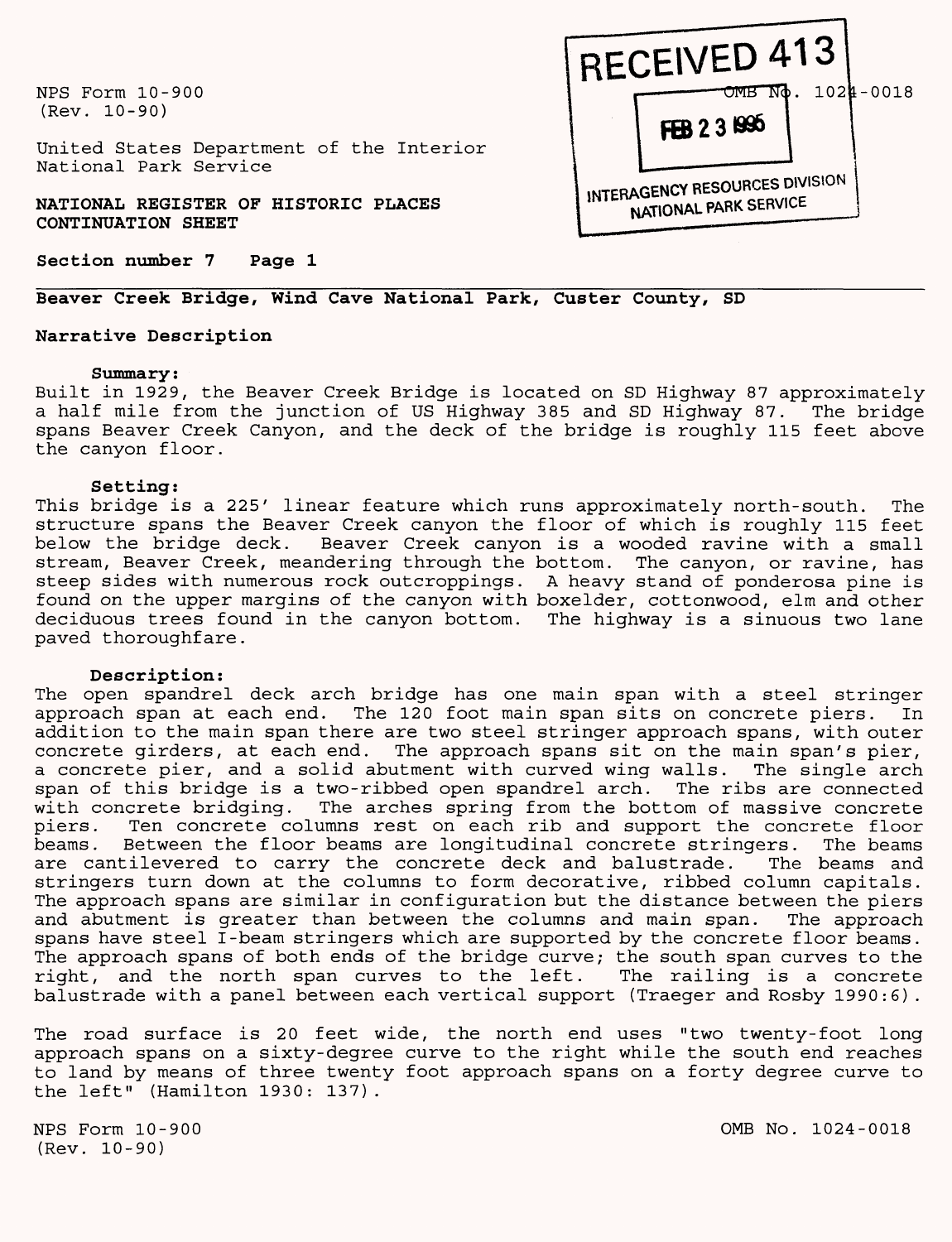United States Department of the Interior National Park Service

**NATIONAL REGISTER OF HISTORIC PLACES CONTINUATION SHEET**

**Section number 7 Page 2**

## **Beaver Creek Bridge, Wind Cave National Park, Custer County, SD**

#### **Narrative Description (continued) Historical Information:**

The Beaver Creek Bridge was designed by J. Harper Hamilton, the State Bridge Engineer for South Dakota. Morris E. Adelstein was the construction engineer for Northwestern Engineering Company. It was built by Northwestern Engineering Company, with Jack Linder serving as foreman on the project. The cost of the bridge was \$25,000.

An article on "The Beaver Creek Bridge" written by J. Harper Hamilton, State Bridge Engineer, says that this bridge was part of the development of the State Game Park. Included in the planning of this bridge were J. Harper Hamilton, Park Superintendent Robertson, and C.E. Smith Engineer for the Park Board. In Hamilton's article on the bridge he notes that the "two arch ribs are thirty-two inches square at the crown and thirty-two inches wide by six feet deep at the springing lines" (1930:137) . A part of the design has the arches "well embedded in the solid rock of the canyon sides" and it was explained that this was done more for the aesthetic of having the bridge arch appear to rise out of solid rock rather than have a visible junction of the concrete bridge arch and the natural stone wall.

(The following information is taken from Hamilton's article.) The falsework was constructed from timbers obtained locally. They were pine logs varying in length from twenty-four to fifty feet. They were lowered by means of the cable of a hoist carried out on a trolley line which was anchored into both sides of the canyon. The trolley line was a three-quarter inch plow steel cable held in the sides of the canyon by means of concrete dead men, three feet square and three feet deep, in which were imbedded eyes made of one inch steel. Many of the individual logs handled by this means weighed several tons.

The falsework logs were held in place by one and three quarter inch steel dowels which were set into solid rock and driven into the bottom of each log about eighteen inches. The logs wherever possible were set in a true vertical plane. The tops were cut off square and another dowel placed in the upper end, this<br>latter dowel projecting up into the log above. The falsework was braced and latter dowel projecting up into the log above. cross braced by means of three by twelve bridge planks bolted in place. All bolts used were three quarters of an inch in diameter with malleable washers. These bolts facilitated the dismantling of the falsework and the removal of the planks with a minimum of damage to the lumber. All forms were made of selected lumber, chosen long before needed. In order to avoid warping they were oiled immediately after being built and kept under cover until needed in the construction.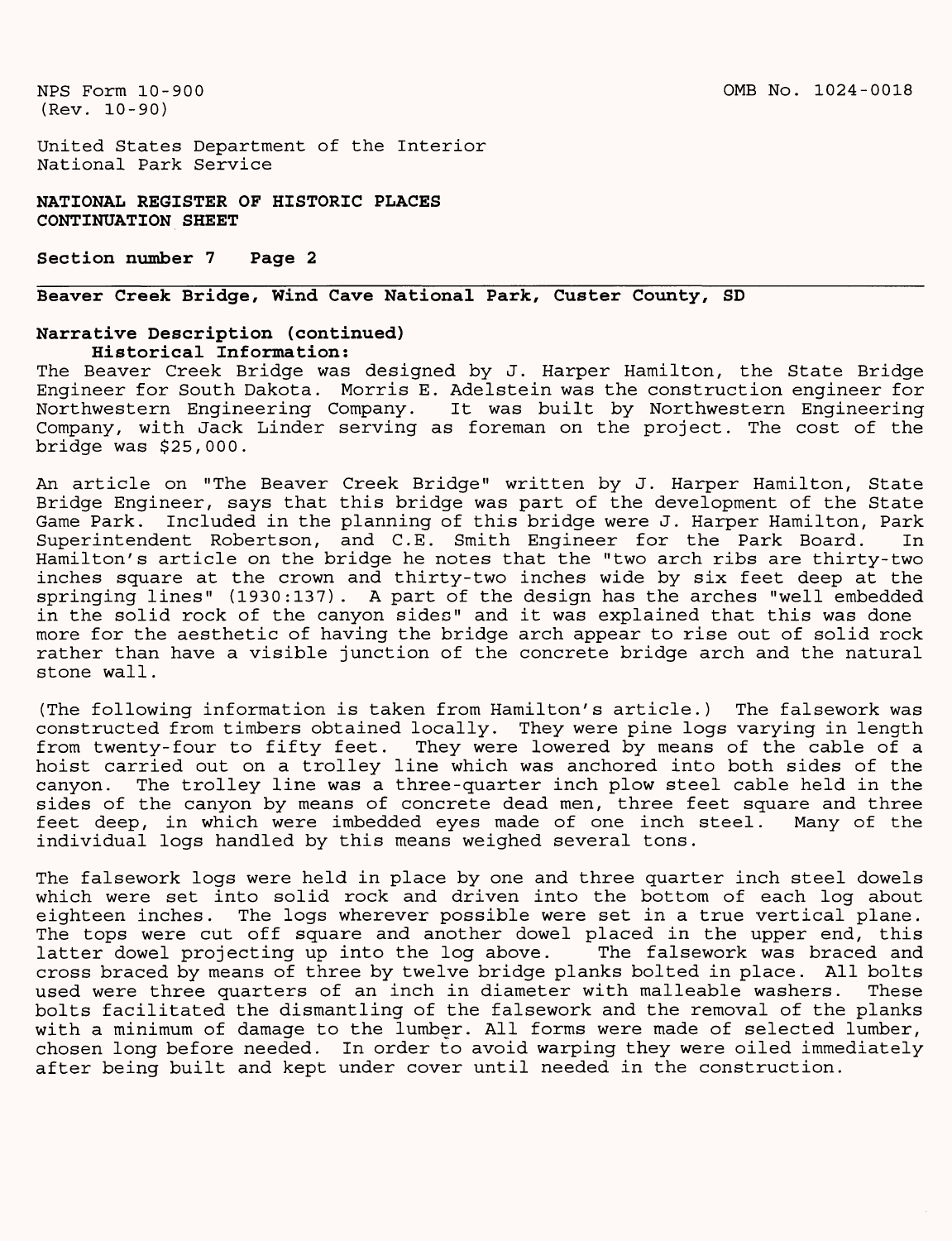United States Department of the Interior National Park Service

**NATIONAL REGISTER OF HISTORIC PLACES CONTINUATION SHEET**

**Section number 7 Page 3**

# **Beaver Creek Bridge, Wind Cave National Park, Custer County, SD**

#### **Narrative Description (continued)**

There were no available roads for crossing the canyon on account of the steepness of its walls and its great depth, and since it was necessary to travel twelve miles to get from one side of the canyon to the other, it was desirable that two separate mixing plants be placed on the project so that the pouring of concrete in the ribs could proceed from both sides simultaneously.

The specifications called for the arch ribs to be poured in one continuous operation and this required some of the work to be done at night. A temporary lighting system which worked satisfactorily, was arranged by the use of the old fashioned gasoline torches seen so often around circuses during their night shows. As the concrete was placed on the falsework, careful observations were made to determine the occurrence of any settlement. No settlement of any kind was noted.

An average crew of twenty men started the construction of this bridge on June 15th, 1929, and completed the last panel of handrail on November 15th of the same year. The quantities involved in this structure were principally four hundred and forty cubic yards of concrete and sixty-four thousand pounds of steel (Hamilton 1930:140).

This bridge was inventoried in 1975 by Lance J. Olivieri of the National Park Service, in 1977 in a Federal Highway Administration Bridge Safety Inspection Report, in 1982 by Carolyn Torma of the South Dakota Historical Preservation Center, and again in 1990 by Jennifer Traeger and Wayne Rosby of Renewable Technologies, Inc., Butte, Montana. In 1984 the bridge was listed on the National Register of Historic Places. In 1990 the Beaver Creek Bridge was included in the Historic Bridges in South Dakota multiple property listing.

In the original National Register nomination for the bridge, Morris E. Adelstein, was identified as the designer of the bridge. Documentation now indicates that Hamilton was the designer.

INTEGRITY STATEMENT: The integrity for the Beaver Creek Bridge is good. The 1990 inventory by Traeger and Rosby suggested the integrity was excellent at that time and there has been virtually no change. The Federal Highway Administration Bridge Safety Inspection Report indicated that there were numerous locations where the concrete was spalling but in terms of the integrity of the structure, this spalling is not significant. The only change in the bridge is resurfacing of the deck. This resurfacing had caused a "noticeable" rise in the road surface by approximately eight inches. In 1992 maintenance work included removing the builtup asphalt. This project added life to the bridge by removing several tons of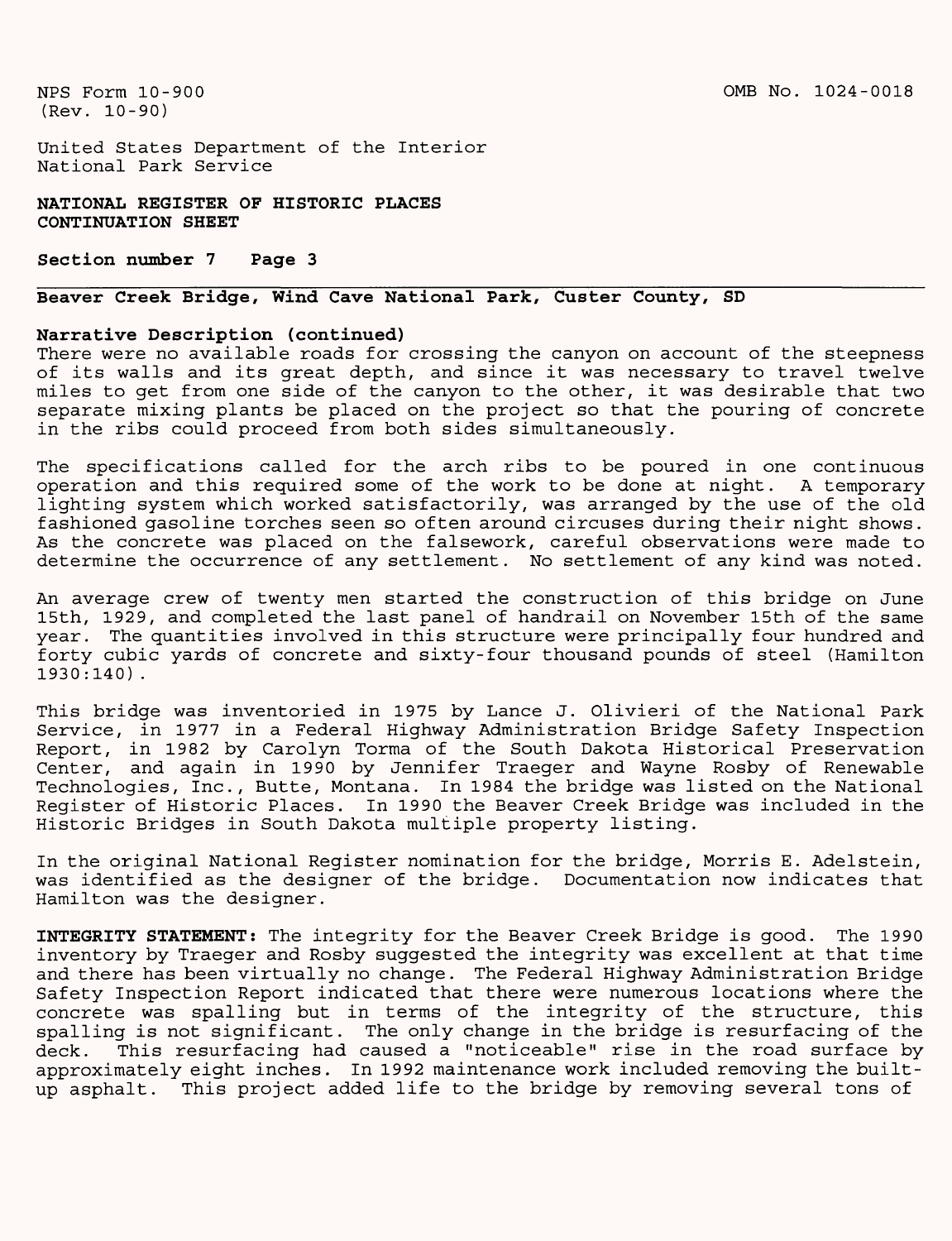United States Department of the Interior National Park Service

**NATIONAL REGISTER OF HISTORIC PLACES CONTINUATION SHEET**

**Section number 7 and 8 Page 4**

# **Beaver Creek Bridge, Wind Cave National Park, Custer County, SD**

**Narrative Description (continued)** dead weight.

#### **STATEMENT OF SIGNIFICANCE:**

The Beaver Creek Bridge was previously listed as significant only under Criterion C for its engineering qualities. This amended submission documents that it is also significant under Criterion A for it association with politics/government and transportation. The Beaver Creek Bridge is significant at the state level under Criterion A for its association with the development of Wind Cave National Park. Wind Cave National Park was created in 1903 in an effort to protect it as an important natural feature, to make this resource more accessible, and to interpret the resource to a visiting public. At the time the bridge was built it was seen as providing an important transportation link between Wind Cave National Park to the south and the newly developing Custer State Park to the north. The Beaver Creek Bridge was made possible as a result of the efforts of South Dakota's Senator Peter Norbeck. Senator Norbeck was the guiding force behind the creation and development of Custer State Park and the scenic highways within the park and the general vicinity.

The Beaver Creek Bridge is also significant at the state level under Criterion C due to its engineering significance. It has been identified as the only example of an open spandrel concrete arch bridge built in South Dakota (Rosby 1990). It is considered to be one of the three most significant bridges within the NPS' Rocky Mountain Region (Olivieri 1975). It has also been called the largest and most complex reinforced concrete bridge [of its type] in the state. There were no concrete bridges of this design, size, and complexity until the 1960s in South Dakota. Among the recorded bridges it is unique, and is, therefore, highly significant as a engineering site at the state level under Criterion C. The period of significance extends from 1929, the bridge's date of construction, to 1945, the end of the historic period as defined by the National Register.

Concrete arch bridge construction was developed around 1900. Masonry arch bridges had a long history, but improvements in concrete technology led to this significant development. In South Dakota concrete was used in bridge construction from c 1900 on. Two large cement plants in the state, including the Western Portland Cement Company, founded in 1891, produced most of the cement. The earliest use in bridge building was as foundations, footings, and pilings for the metal truss spans, which were used extensively between 1905 and 1920. The truss bridges were used to span large expanses such as the Missouri River and shorter spaces such as secondary roads over the James River. In the 1930s concrete was used for small bridges all across the state. Small arch, bowstring, and cast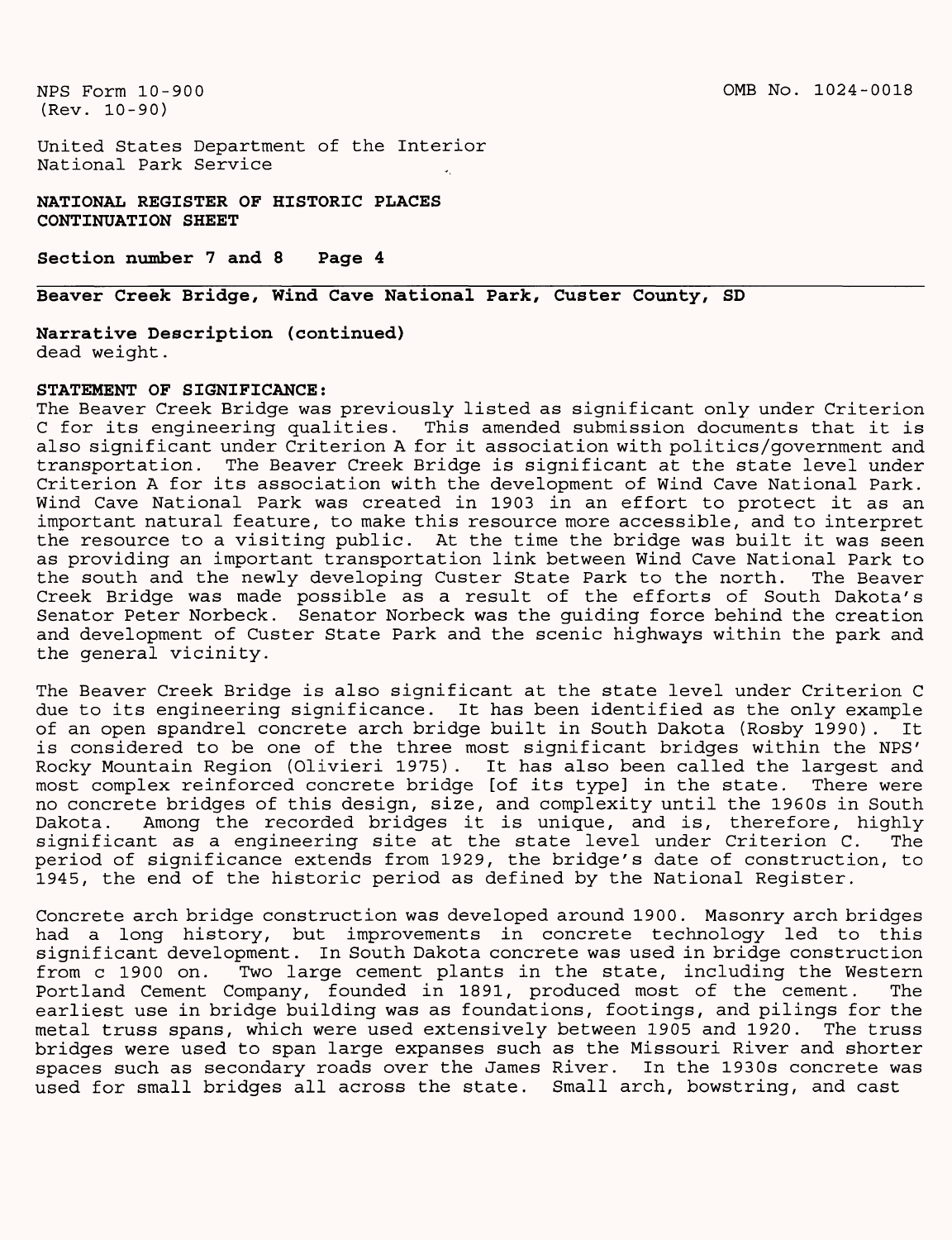United States Department of the Interior National Park Service

**NATIONAL REGISTER OF HISTORIC PLACES CONTINUATION SHEET**

**Section number 8 Page 5**

# **Beaver Creek Bridge, Wind Cave National Park, Custer County, SD**

#### **Narrative Description (continued)**

post-and-lintel type bridges were built with Federal assistance. Most were built on secondary roads, spanning creek ditches and shallow ravines. Freeway construction in the 1960s expanded concrete bridge technology into large, complex structures.

Bridge engineer, J. H. Hamilton, faced a difficult site and found an elegant<br>solution. The bridge not only spans a deep, rugged ravine, but curves in a "S" The bridge not only spans a deep, rugged ravine, but curves in a "S" shape to connect with the road on either side. Hamilton's bridge was in keeping with the Park Service's philosophy of complimentary and unobtrusive design. Morris E. Adelstein, a civil engineer who worked with the Northwest Engineering Company in nearby Rapid City, was one of the earliest registered engineers and land surveyors in South Dakota. Adelstein was the construction engineer on the Beaver Creek Bridge project.

The bridge has two metal plaques inscribed with the following "Beaver Creek Bridge; 1929. Commissions; Governor W. J. Bulow, Chairman, J.B. Johnson, V.J. Clarke, J.T. Bates; J.H. Lake, Dist. Engr., J.H. Hamilton, Bridge Engr., J.M. Brown, Highway Engr.; Built by Northwestern Engineering Co., Rapid City, South Dakota, Morris E. Adelstein, Const. Engr., J.A. Linder, Supt. of Const.; W.L. Gulliams, D.V. Rusk, Inspectors." (Torma 1982; Hamilton 1930a; Hamilton 1930b).

The Beaver Creek Bridge was reevaluated under three historic contexts contained in the Wind Cave National Park Multiple Property Submission (MPS): Recreation and Tourism in the Black Hills and at Wind Cave, 1890-1945; Development and Administration of Wind Cave National Park, 1903-1945; and National Park Service Rustic Architecture and Public Works Construction, 1933-1942. (For additional contextual information, refer to the MPS.)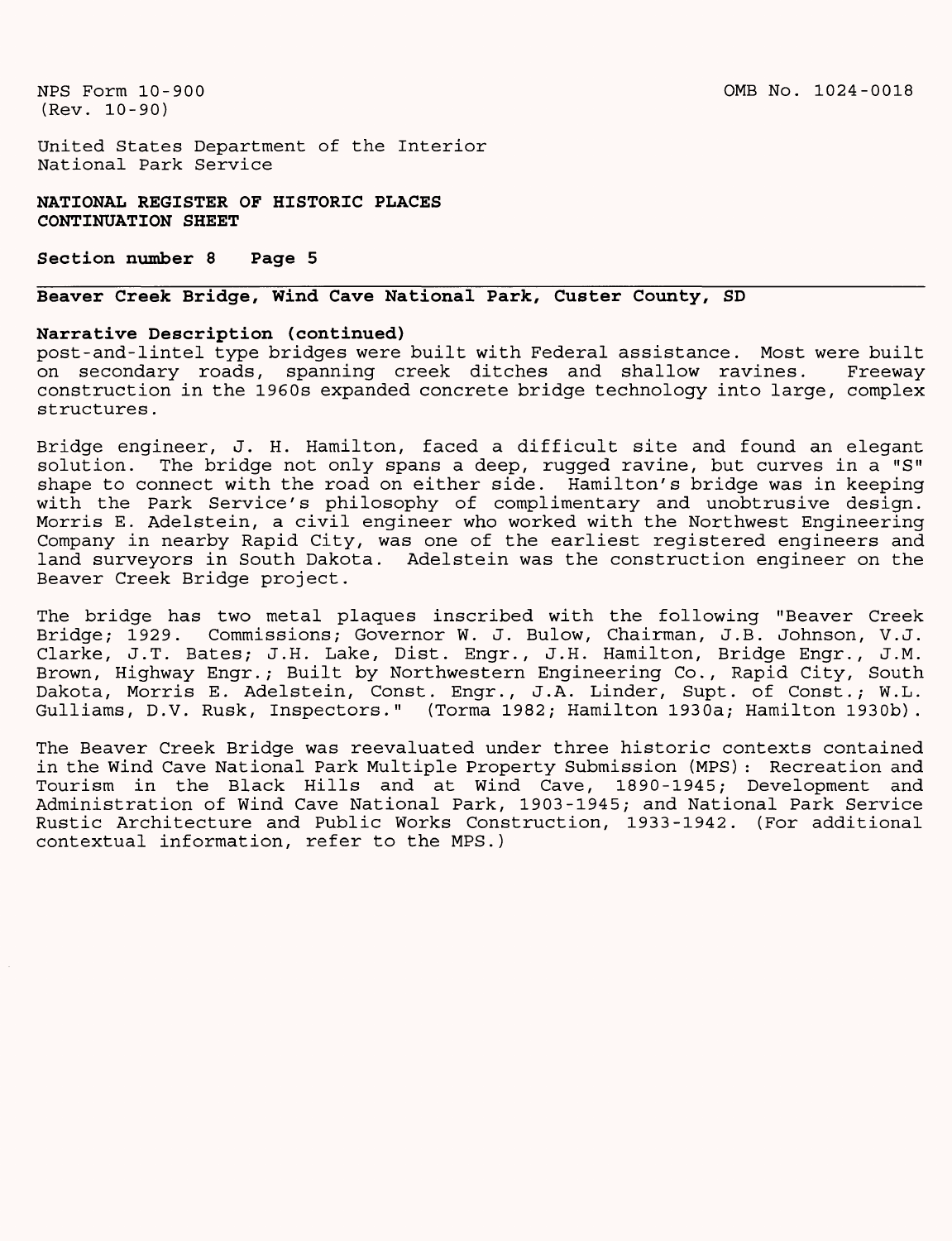United States Department of the Interior National Park Service

**NATIONAL REGISTER OF HISTORIC PLACES CONTINUATION SHEET**

### **Photo List Page 6**

# Beaver Creek Bridge , Wind Cave National Park, Custer County, SD

## Photo List:

| $Photo$ # | View    | Comments                              |                 | Roll Frame |
|-----------|---------|---------------------------------------|-----------------|------------|
| 01        | SW      | bridge overview                       | 01              | 19         |
| 03        | S       | west side of bridge at road level     | 07              | 16         |
| 07        | $\rm S$ | under bridge, through columns         | 07              | 20         |
| 09        | $\rm S$ | east side of bridge, below road level | 07              | 22         |
| 10        | S       | bridge road surface, from above       | 07              | 23         |
| 11        | NW      | overview                              | 07              | 24         |
| 12        | SE      | overview, approximately road level    | 13              | 20         |
| 18        | NW      | overview from distance                | 15              | 07         |
| 19        | W       | overview, below road level            | 15              | 08         |
| 23        | $S-SW$  | base of arches                        | 15              | 12         |
| 24        | S       | road surface of bridge from above     | 15 <sub>1</sub> | 13         |